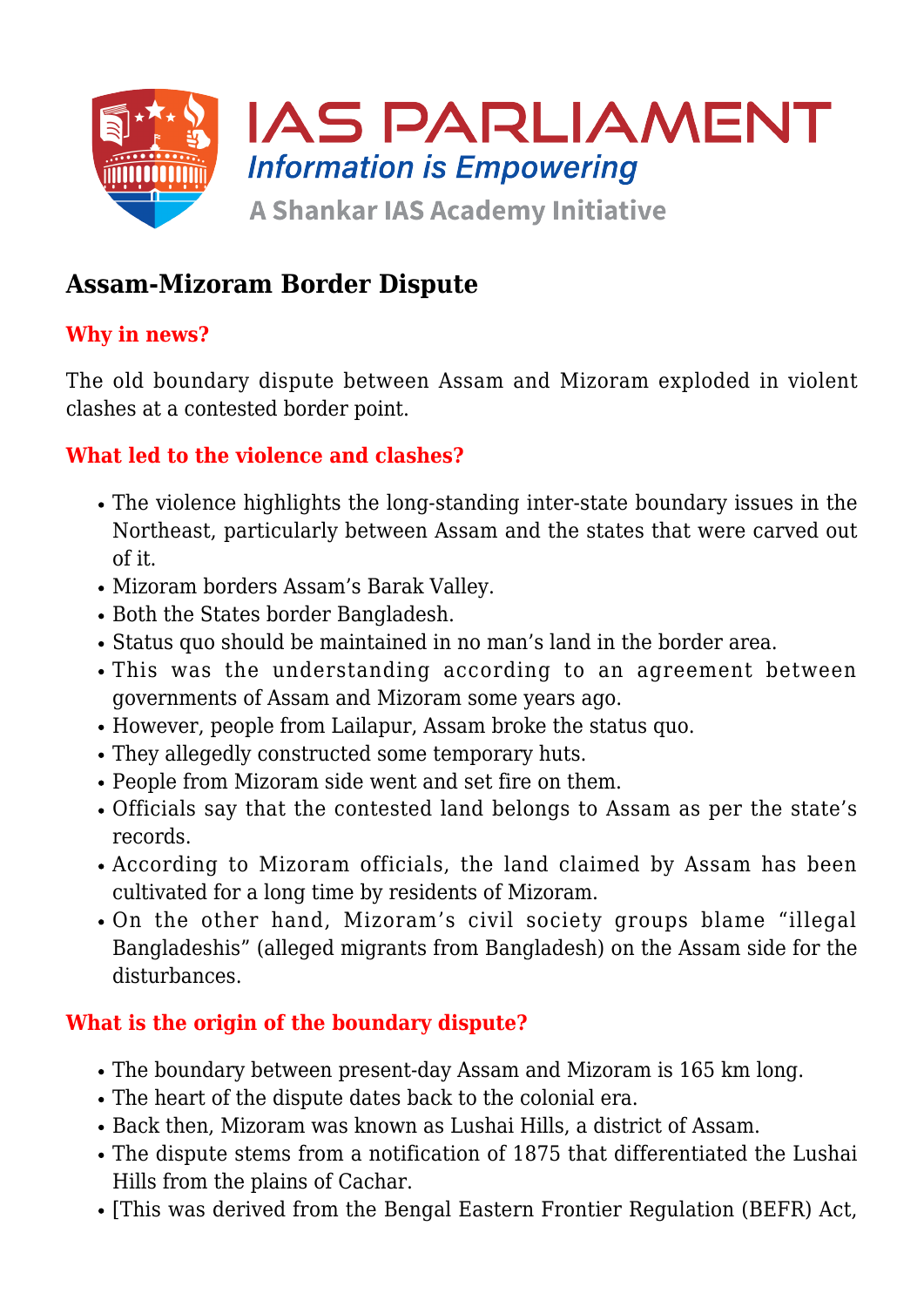1873.]

- Another notification of 1933demarcates a boundary between the Lushai Hills and Manipur.
- The Mizo society was not consulted prior to the 1933 notification.
- So, Mizoram believes the boundary should be demarcated on the basis of the 1875 notification.
- But the Assam government follows the 1933 demarcation.
- This is the point of conflict between the two states.

## **What led to the two differing notifications?**

- British tea plantations surfaced in the Cachar plains during the mid-19th century.
- [It covers the Barak Valley now comprises the districts of Cachar, Hailakandi and Karimganj.]
- Their expansion led to problems with the Mizos whose home was the Lushai Hills.
- In August 1875, the southern boundary of Cachar district was issued in the Assam Gazette.
- The Mizos say this was the fifth time the British had drawn the boundary between the Lushai Hills and the Cachar plains.
- But this wasthe only time when it was done in consultation with Mizo chiefs.
- This demarcation also became the basis for the Inner Line Reserve Forest demarcation in the Gazette two years later.
- But in 1933, the boundary between Lushai Hills and the then princely state of Manipur was demarcated.
- This notification said the Manipur boundary began from the trijunction of Lushai Hills, Cachar district of Assam and Manipur state.
- The Mizos do not accept this demarcation, and point to the 1875 boundary which was drawn in consultation with their chiefs.
- In the decades after Independence, many states and UTs were carved out of Assam:
	- 1. Nagaland (1963)
	- 2. Arunachal Pradesh (UT 1972, formerly NEFA)
	- 3. Meghalaya (UT 1972)
	- 4. Mizoram (UT 1972)
- Now, with different interpretations of the border question, clashes erupt often. The earlier one was in October 2020.
- In the current clashes, at least six Assam Police personnel were killed.

#### **Source: The Indian Express**